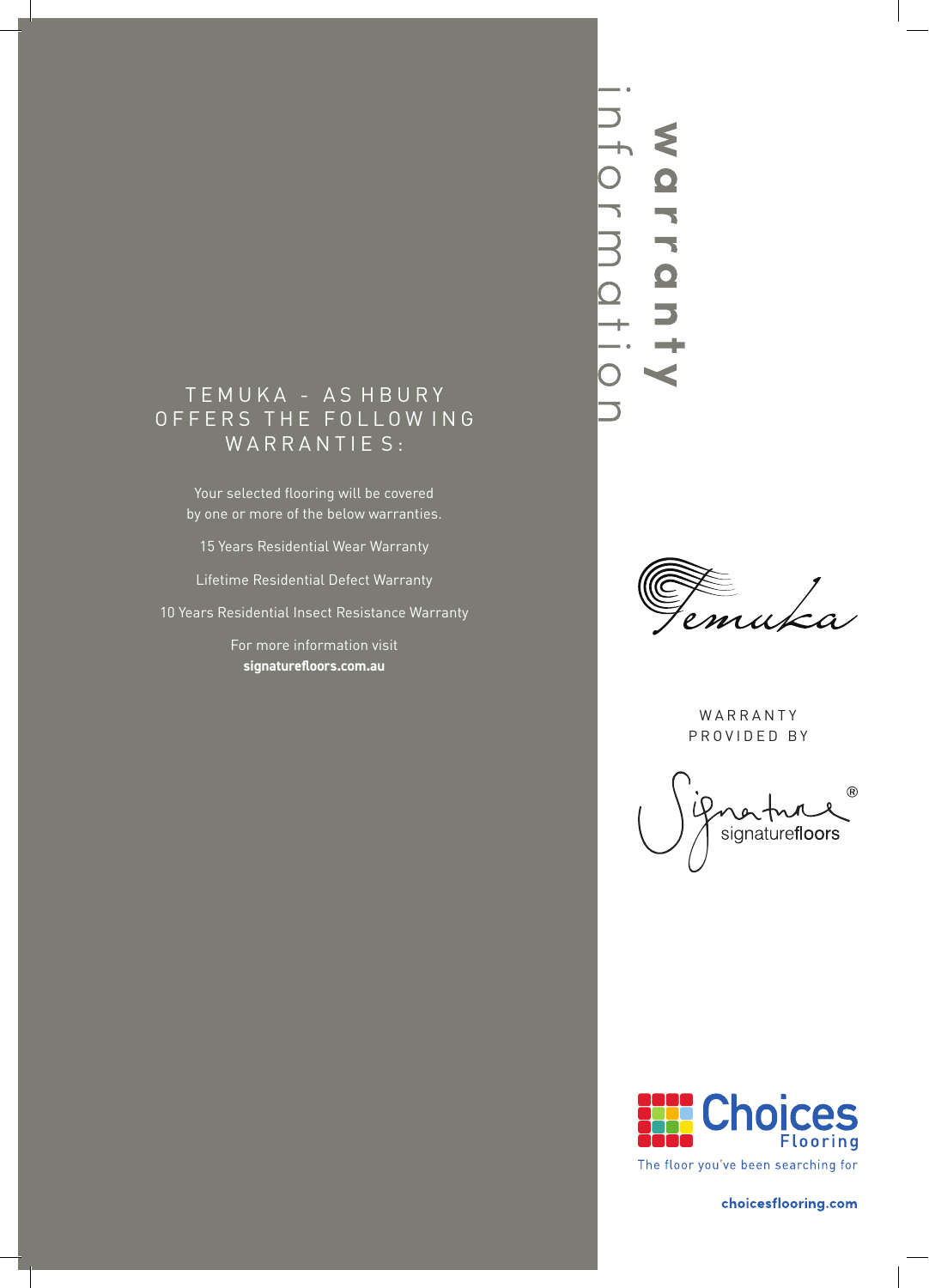## **warranty** information

## **WARRANTY**

## **General Warranty Conditions**

Consumer rights remain in effect in addition to this warranty. Carpet flooring warranties are extended to the original purchaser of the carpet and non transferable. The warranty is solely for the domestic use of the product. The warranty only applies to first quality products and is not applicable to products sold as seconds, irregulars, short lengths or used. Products must be properly installed in accordance with the current AS/NZS 2455.1. Products also require routine maintenance, and should be properly maintained in accordance to the recommendations outlined by Signature Floors Carpet Care and Warranty Guide. Failure to appropriately install the product and to provide such care could void all or part of the warranty coverage.

The manufacturer excludes and will not pay consequential or incidental damages under these warranties. This includes any loss, expense or damage other than to the product itself that may result from a defect in the product, including without limitation, mileage, movement of furniture, delivery delays, additional handling and labour as a consequence of modifications to the original product.

## **The Warranty does NOT Cover:**

- Product installed outdoors or in garages
- Carpet layed on stairs
- Any defects due to improper installation including sub-floor imperfections
- Damage to product caused by improper maintenance, application of improper cleaning agents, methods, mishaps or inadequate care
- Damage to the product caused by burns, wheel and castor traffic, tears, pet abuse or furniture depressions
- Damage caused by stiletto heels or gouging from heavy sharp objects
- Abuse by any athletic equipment such as roller skates, golf shoes or gym equipment
- Changes in product colour or fading or other discolouration resulting from external causes such as spills of dyes or chemicals, other non food or non beverage substances, or atmospheric or chemical influences
- Damage resulting from accidents, abuse (being any use considered unreasonable given the normal and expected use of the product in a residence) or abnormal wear (soiling, burning, flooding, cutting, pet damage, smoke etc) or from wetting or persistence of excessive moisture or exposure to very hot substances
- Any product which has been treated after installation with any protective material or defects, or damage due to application of any topical treatments (including fungicides, bactericides, biocide, anti-statics, stain resists, some cleaning agents etc) which has adversely affected the attributes of the product
- Normal or minor difference between colour and texture of samples and the installed product

Femuka

WARRANTY PROVIDED BY WARRANTY PROVIDED BY

vatn signaturefloors

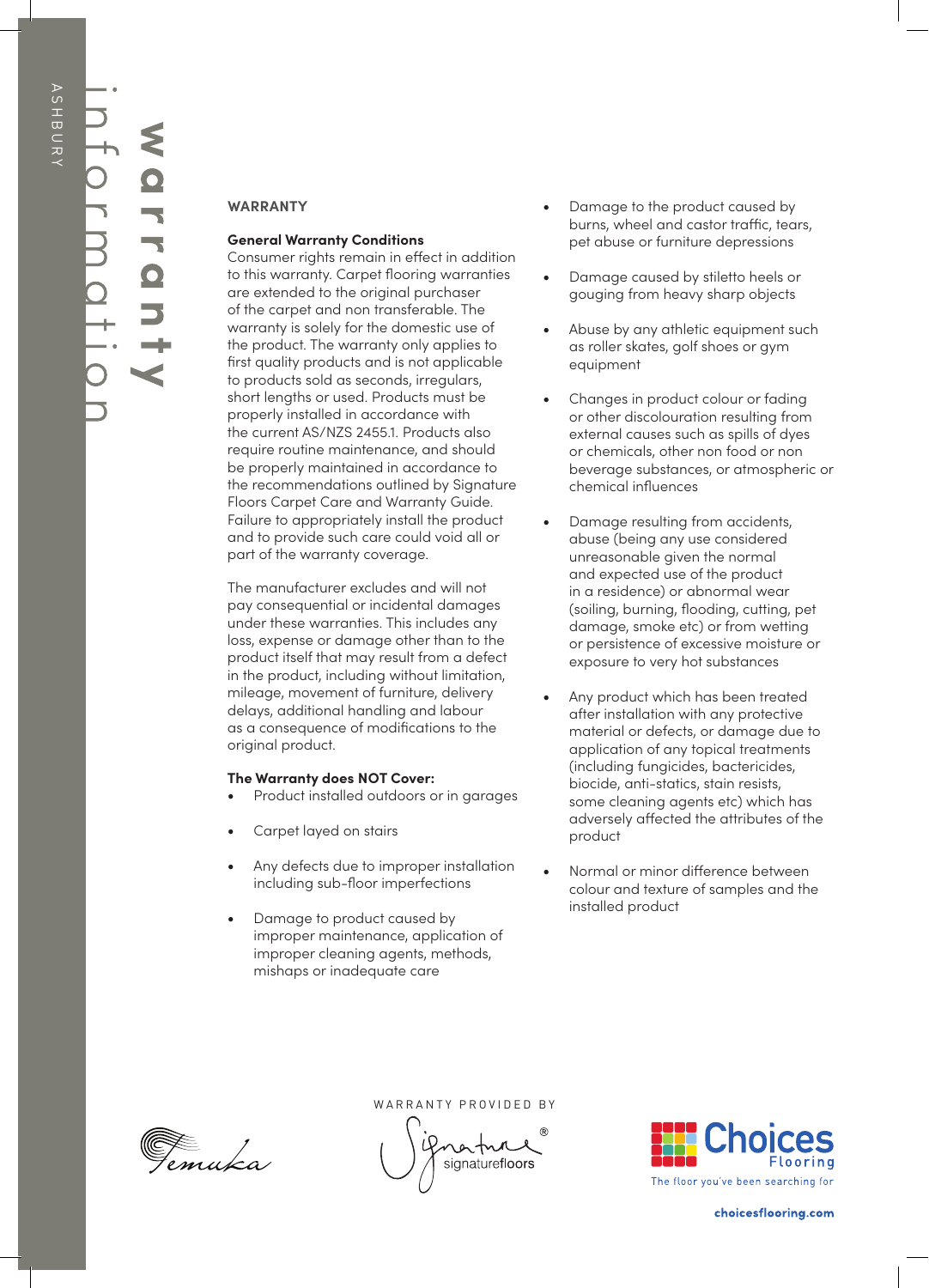## **warranty** information

## **What the Manufacturer will do if your Carpet Fails to Perform**

This warranty is in addition to and does not affect your statutory rights. Our goods come with guarantees that cannot be excluded under the Australian Consumer Law / NZ Consumer Guarantees Act 1993. The law states, pursuant to schedule 2 of the competition and consumer Act (CCA) that "our goods come with guarantees that cannot be excluded under the Australian Consumer Law / NZ Consumer Guarantees Act 1993. You are entitled to a replacement or refund for a major failure and compensation for any reasonably foreseeable loss or damage. You are entitled to have the goods repaired, replaced, refunded or be offered an allowance or arrange a credit equal to the cost of the material only in the affected area if the goods fail to be of acceptable quality and the failure does not amount to a major failure." The credit will apply only to carpet of the same or comparable quality depreciated as set out right.

## **Consumer Obligations**

In order to maintain and protect your coverage under the terms of this warranty, you must:

- Keep proof of purchase in the form of a receipt, bill, invoice or statement from the retailer, showing the price you paid for the Carpet flooring, together with proof of installation date
- Have your Carpet installed in accordance with Australian Standard AS/NZS 2455.1, and otherwise in accordance with the guidelines set out in this brochure
- Maintain your Carpet flooring with regular care and cleaning

Our wool Carpets are treated with an insect resistant chemical to deter carpet beetle / moth. It is not a in a high enough concentration to kill them or cause harm to those in your household including pets.

Wool Carpet must be kept clean, and regularly vacuumed. Vacuum right to the edge of the room, and periodical moving of furniture is recommended to ensure wall to wall cleaning.

If you would like to, you can spray domestic residual insecticide (surface spray) around the edges of the floor every year, under furniture, and at doorways.

If you find any evidence of insect attack or infestation call a pest control agency immediately. Spray with insecticide immediately and take all necessary precautions to prevent attack.

**NOTE:** there is no such thing as a moth-proof or beetle proof wool Carpet. Warrantees are not given against insect attack.

## **Wear Warranty**

Signature Floors depreciative warranty applies to wear. Signature Floors warrants that the surface pile of your Carpet, given normal domestic wear, will not abrasively wear more than 10% following on from the original installation. Abrasive wear means fibre-loss from the carpet through normal abrasion, not from crushing or flattening of the Carpet pile in any area, or from staining, soiling, fading or other changes in Carpet appearance. Also specifically excluded from this warranty, are exclusions as set out in the General Warranty Conditions.



WARRANTY PROVIDED BY WARRANTY PROVIDED BY

ratn signaturefloors

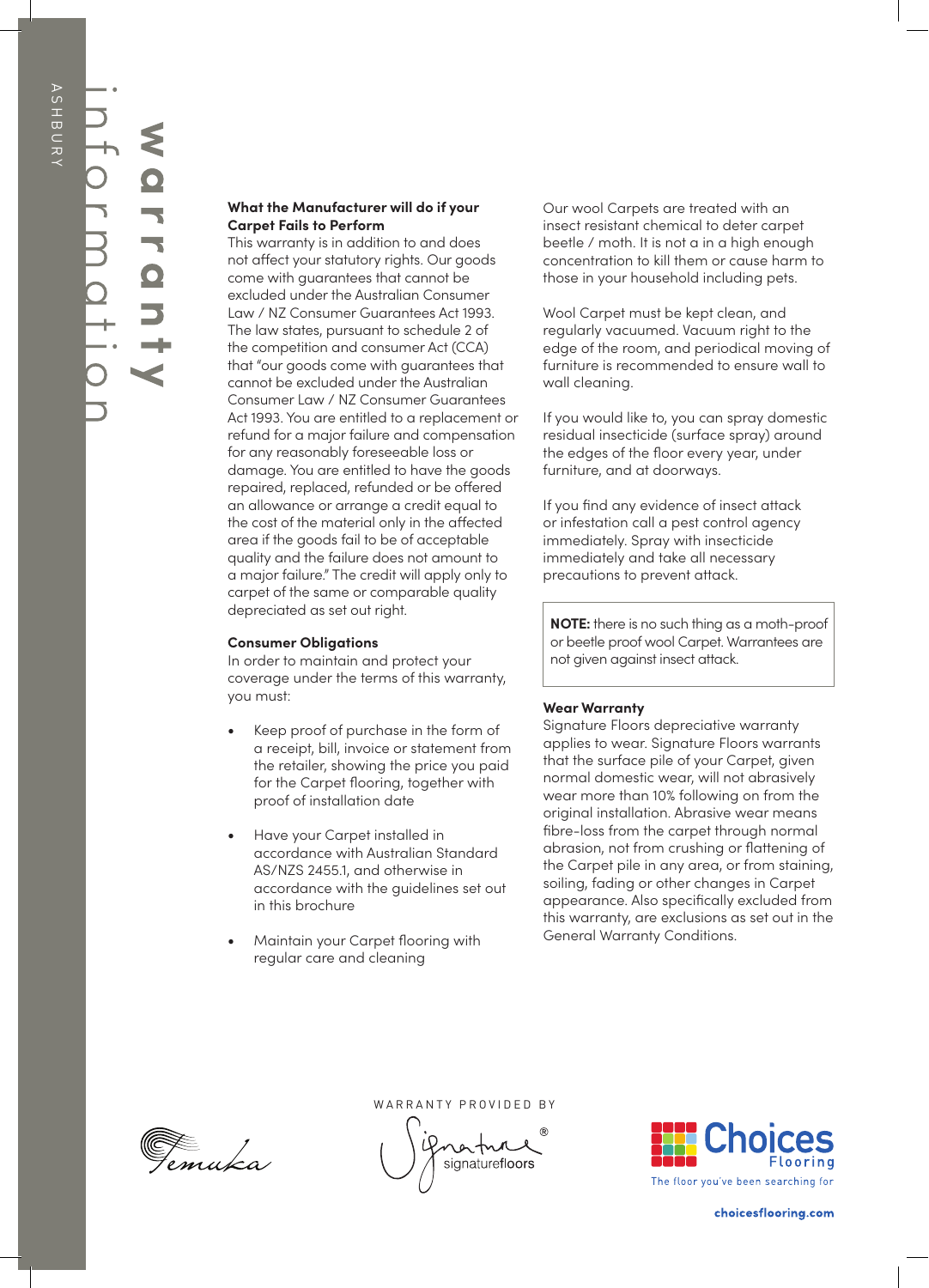**warranty**

## **Stain Warranty**

Signature Floors depreciate warranty applies to stain warranties. Provided that the cleaning instruction in this document is followed at the time stains occur.

Signature Floors warrants that it will repair and / or replace, at its expense, any affected portion of your Carpet if the surface pile in any area doesn't resist staining by spills of most household food and beverages after being treated accordingly. If identical carpet is not available, the consumer may choose from a selection of carpeting of comparable quality and colours.

Various stains are excluded from this warranty including stains due to the following:

- Non food & beverage stains eg hair dyes, pet stains, cosmetics, shoe and furniture polish, paints
- Chemicals \* eg: bleaches, drain cleaners, plant food, chlorine, acids, strong alkali & insecticides
- Strongly coloured natural disperse dyes eg mustard & tea
- Pollen or Flowers

\* Chemicals – exercise extreme caution with all bleaches, tile cleaners, mildew removers, oven cleaners, drain openers, plant food and the like. They are strong chemicals that permanently discolour or dissolve Carpets. This warranty excludes discolouration due to general soiling and / or colour change. Also excluded is Carpet which has been put to commercial or non-owner occupied residential use. If it is determined that no significant staining has occurred, Signature Floors reserve the right to deny the claim.

This warranty is issued only to the first retail purchaser and is non-transferable. This warranty covers stains only and not soiling. Specifically excluded from this warranty, are exclusions as set out in the General Warranty Conditions.

## **Fade Warranty**

Signature Floors depreciative warranty is applied to fade warranties.

Signature Floors warrants that the colour of your Carpet is warranted to achieve a rating of not less than five (5) units of measure, due to exposure to sunlight from the date of the original installation, when tested by a NATA approved textile testing laboratory against International Organisation for Standardization ISO 105-B02-1994 Colour Fastness to Light Xenon Arc Method 1.

## **Wear Warranty**

Signature Floors depreciative warranty applies to wear. Signature Floors warrants that the surface pile of your Carpet given normal domestic wear, will not abrasively wear more than 10% following on from the original installation.

Abrasive wear means fibre-loss from the Carpet through normal abrasion, not from crushing or flattening of the Carpet pile in any area, or from staining, soiling, fading or other changes in Carpet appearance. Also specifically excluded from this warranty, are exclusions as set out in the General Warranty Conditions.



WARRANTY PROVIDED BY WARRANTY PROVIDED BY

ratn signaturefloors